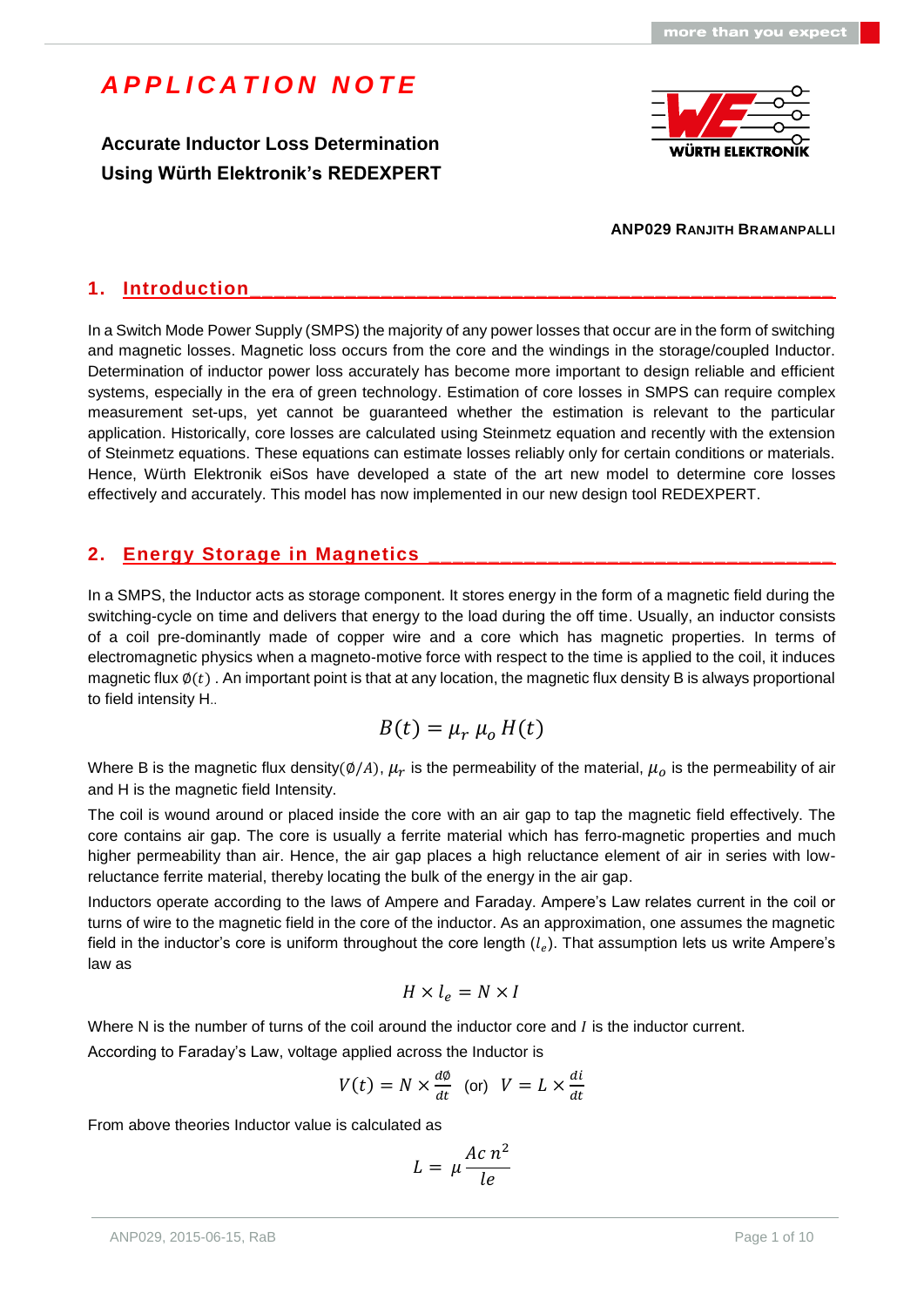## **Accurate Inductor Loss Determination Using Würth Elektronik's REDEXPERT**



Where Ac is core cross-sectional area.

Because ferrite materials have high permeability, they offer an easy path for magnetic flux (low reluctance). This characteristic helps contain the flux within the inductor's core, which in turn enables the construction of inductors with high values and small size. This advantage is evident in the inductance equation above, in which a core material with high permeability value allows for a smaller cross-sectional area.

In SMPS the peak Magnetic flux density can be written as

$$
B_{pk} = \frac{L}{N \times Ac} \times \frac{di}{dt}
$$

Coupled Inductors (sometimes flyback transformers) are also inductors but having multiple windings. The windings do have some unique issues but core properties remain same.

### **3. Power Losses \_\_\_\_\_\_\_\_\_\_\_\_\_\_\_\_\_\_\_\_\_\_\_\_\_\_\_\_\_\_\_\_\_\_\_\_\_\_\_\_\_\_\_\_\_\_\_**

Power dissipation in an Inductor occurs in the windings and the core and these are termed as windings loss and core loss.

### **3.1. Winding Loss**

The power dissipation occurs in windings due to DC resistance  $(R_{nc})$  of the windings, and phenomena such as skin effect and proximity effect. The loss due to DC resistance can be estimated using the equation

$$
I^2\times\,R_{DC}
$$

The losses occurring due to the skin and proximity effects can be termed as AC resistance  $(R_{AC})$  of the winding, which predominantly depends on operating frequency. There exist few techniques to determine these effects in the magnetic component, but one would have to follow complicated procedures like Dowell's method to estimate these losses.

### **3.2. Core Loss**

B is measured as H is increased. The response of B versus H is nonlinear and exhibits hysteresis, hence the name hysteresis loop. Hysteresis is one of the core-material characteristics that will cause power losses in the inductor core. A typical B-H curve is shown in figure 1 when a sinusoidal excitation is applied to the core.

Energy loss due to the changing magnetic energy in the core during a switching cycle equals the difference between magnetic energy put into the core during the on time, and the magnetic energy extracted from the core during the off time.

By using Ampere's & Faraday's Law, the Energy in the core can be expressed as:

$$
E = \int H \, dB
$$

Energy lost in the core is the area traced out by the B-H loop multiplied by the core's volume. The power loss is this energy (E) multiplied by the switching frequency.

This expression applies on the conditions that the core is not driven into saturation, and the switching frequency lies in the intended (linear) operating range. The hysteresis loop area (red region in fig 1) represents energy loss. Power loss depends on how many times per second the hysteresis loop is traversed. Thus, hysteresis loss varies directly with frequency.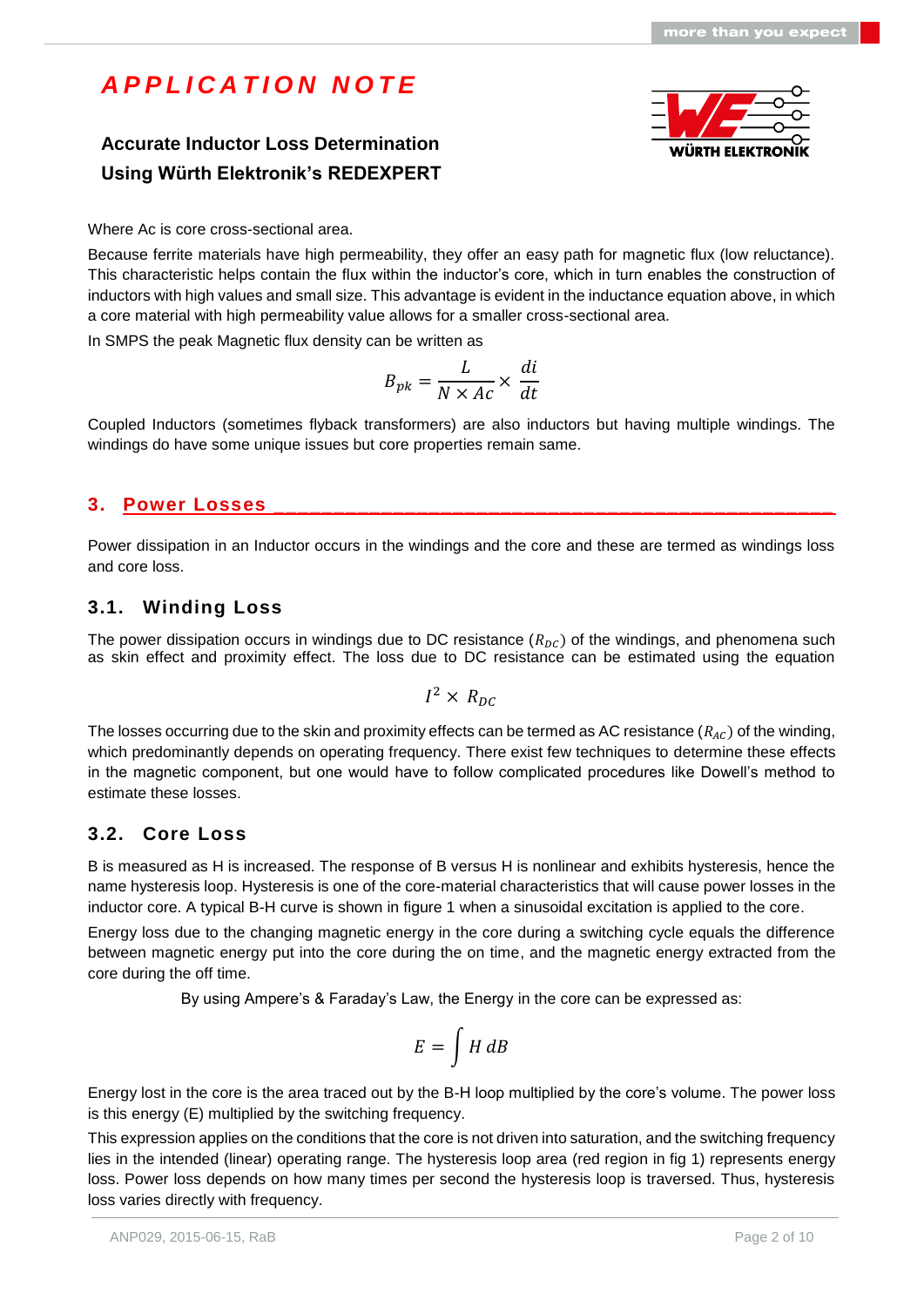**Accurate Inductor Loss Determination Using Würth Elektronik's REDEXPERT**







The second type of core loss is due to eddy currents, which are induced in the core material by a time-varying flux $\frac{d\phi}{dt}$ . According to Lenz's Law, a changing flux induces a current that induces a flux in opposition to the initial flux. This eddy current flows in the conductive core material and produces losses of  $I^2R$ .

### **4. Determination of Losses \_\_\_\_\_\_\_\_\_\_\_\_\_\_\_\_\_\_\_\_\_\_\_\_\_\_\_\_\_\_\_\_\_\_\_\_\_\_**

Historically, core losses are estimated by using power equation (1), also called Steinmetz equation.

$$
P_v = K \times f^{\alpha} \times B_{pk}^{\beta}
$$

Where  $P_v$  is the core loss (Hysteresis & Eddy current loss) for unit volume,  $f$  is the frequency,  $B_{pk}$  is peak flux density of a sinusoidal excitation, K,  $\alpha$  &  $\beta$  are the constants, derived from core loss graph shown in Figure 2. The data given in figure 2 for core losses usually includes the effects of both hysteresis and core eddy currents.

Core-loss measurements are difficult because they require complicated setups for measuring flux density and because they involve the estimation of hysteresis-loop areas. For plotting these curves, a sine wave is applied to a toroidal (ring) core with 1 or 2 coil winding with 1 turn and extracts various data to plot the core loss chart. Then the constants are calculated using the graph in figure 2.

The major drawback of the Steinmetz equation is that it is mostly valid for sinusoidal excitation. This is a huge drawback because in most power electronic applications, the Inductor is usually exposed to non-sinusoidal flux waveforms. Even though there are other models which separates hysteresis & eddy current loss to overcome the problem of non-sinusoidal waveforms, the empirical Steinmetz equation has proven to be the most useful tool for sinusoidal flux-waveforms, because it provides better accuracy and is quite simple to use. Hence there are extensions to this power equation to make it accurately effective for non-sinusoidal flux waveforms.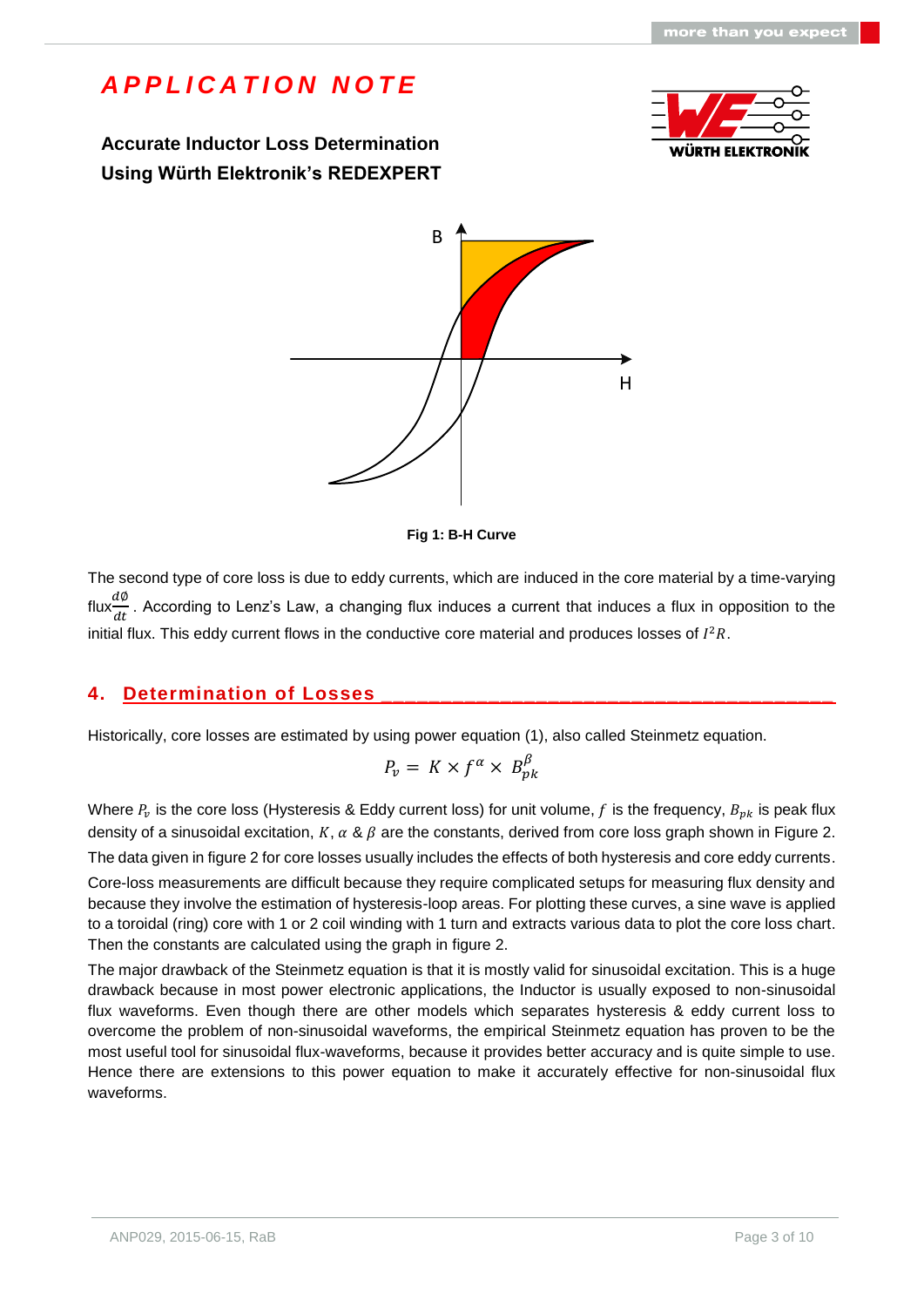# **Accurate Inductor Loss Determination** WÜRTH ELEKTRON **Using Würth Elektronik's REDEXPERT 10000** 5kHz 10kHz 25kHz 50kHz 100kHz **1000** Core Loss [mW/cm3] **Core Loss [mW/cm3]** 250kHz 500kHz**100 10 10 100 1000 10000 Bpk AC Flux Density (Gauss)**

*A P P L I C A T I O N N O T E*

**Figure 2: Core Loss graph plotted against peak flux density at different frequencies**

In order to utilize the Steinmetz equation for non-sinusoidal waveforms to estimate core losses, a later extension, "the Modified Steinmetz Equation" (MSE) (2) has been utilized widely.

$$
P_v = \left(K \times f_{eq}^{\alpha - 1} \times B_{pk}^{\beta}\right) \times f \quad \text{where} \quad f_{eq} = \frac{f}{2\pi \times (DC - DC^2)}
$$

 $f_{eq}$  being the equivalent frequency with respect to change in the duty cycle (DC) of non-sinusoidal waveforms.

Due to some disadvantages posed by MSE, later brought forth the Generalized Steinmetz Equation (GSE) to be developed - as shown in the equation.

$$
P_v = \left(K \times f_{eq}^{\alpha} \times B_{eq}^{\beta}\right) \quad \text{where} \quad B_{eq} \text{ is } \frac{1}{4} \int_0^T \left|\frac{dB}{dt}\right| dt
$$

Hence, as the GSE & MSE core loss charts are also based on sinusoidal excitation, there exists some limitations which will be discussed later. There also exist some other models developed by core manufacturers which works best with the cores only manufactured by them.

#### **The major disadvantages of the Steinmetz and its extended models are:**

- Dependent on Core Manufacturer's empirical data, (for core loss charts). One must depend on the core manufacturer's data and the passive component manufacturer does not have any control over the test setup.
- **Low accuracy with pulsating and triangular waveforms. Because the core loss graphs are created using** the data from sinusoidal excitation.
- Due to errors occurred in parameter conversion, the extension of Steinmetz models works best only for 50% duty cycle and limited frequency range.
- Only confine to components made with particular materials or by manufacturer.
- Due to the complexity of estimating Magnetic path length, the estimation of core loss using existing models for Iron Powder materials & Metal Alloys is not only challenging, but the accuracy varies widely.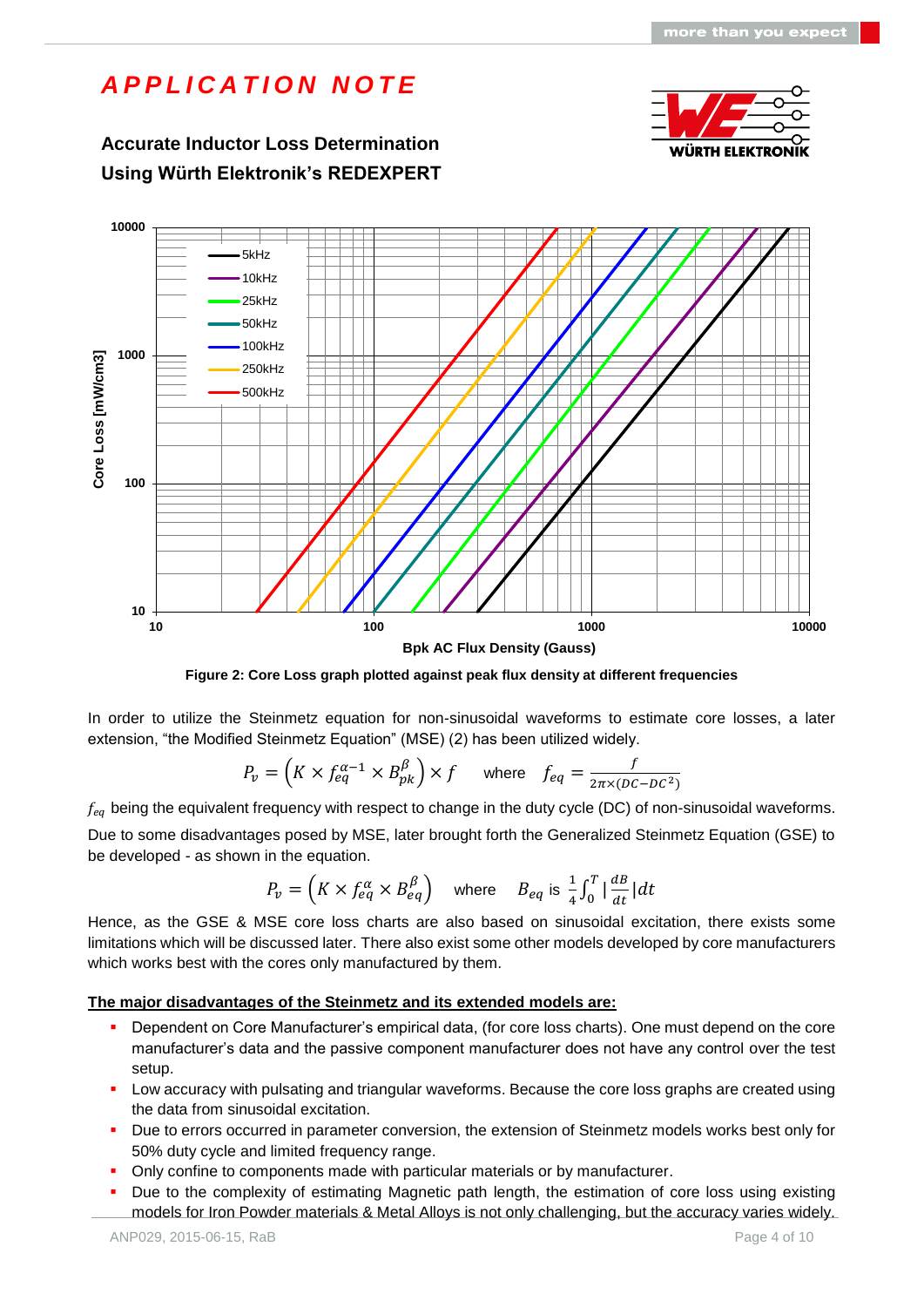## **Accurate Inductor Loss Determination Using Würth Elektronik's REDEXPERT**



- Due to change in flux density with respect to time, there also exist losses in the component winding due to skin effect, proximity effect etc. and the above methodologies fail to include AC losses of the winding.
- Unable to estimate losses in the component which has more than one material.
- Complexity of the set up to produce accurate empirical data.

## **5. The Würth Elektronik AC Loss Model \_\_\_\_\_\_\_\_\_\_\_\_\_\_\_\_\_\_\_\_\_\_\_\_\_\_\_**

Würth Elektronik eiSos has developed state of the art model, allowing customers to effectively select the inductor and optimize the system. The model is based on the empirical data, derived from real time application set up.

In the Würth Elektronik eiSos model the total loss of the Inductor is divided into two separate losses as AC loss and DC loss. The power dissipation occurs due to DC current in the inductor windings and will be listed as the DC loss. The additional power loss occurred due to AC flux swing in the coil and the core is termed as AC loss.

The DC-DC converter as shown in figure 3 is utilized to produce an empirical data. A pulsating voltage is applied over the Inductor and the power Input,  $P_{in}$  and Power output  $P_{out}$  are measured, then  $P_{Loss} = P_{in} - P_{out}$ is estimated and then AC loss of the Inductor  $P_{AC}$  is separated. This process is repeated over wide range of parameters including variation of peak flux density swing, frequency, ripple current, etc., to produce the empirical data. This empirical data is then used to create an equation to calculate AC loss in the form of  $P_{AC}$  =  $f(\Delta l, freq, DC, k1, k2).$ 





**Fig 3: Setup of DC-DC Converter for Loss Determination and resulting scope shots**

The hysteresis loops shown in the typical core material data sheets represent the core overdriven by a sinusoidal waveform from + to - saturation and the hysteresis loop area represents energy loss shown in figure 4a. This is the same approach used to produce empirical data for the core loss charts as shown in figure 2.

But in an SMPS application, the core is usually driven by a much smaller rectangular waveform with peak flux density limited by core losses to a minor hysteresis loop as shown in figure 4b. Power loss depends on how many times per second the hysteresis loop is traversed. Thus, hysteresis loss varies directly with frequency. The hysteresis loop changes shape somewhat with wave shape, current or voltage drive, and temperature. This variability, makes it very hard to predict core loss accurately. The minor loop area depends on the voltage above the Inductor. This minor loop is followed by the point of operation approach of Würth Elektronik to produce empirical data for Würth Elektronik's AC loss model. Hence, this approach has proven robust, accurate over wide range of parameters like frequency, ripple current and duty cycle.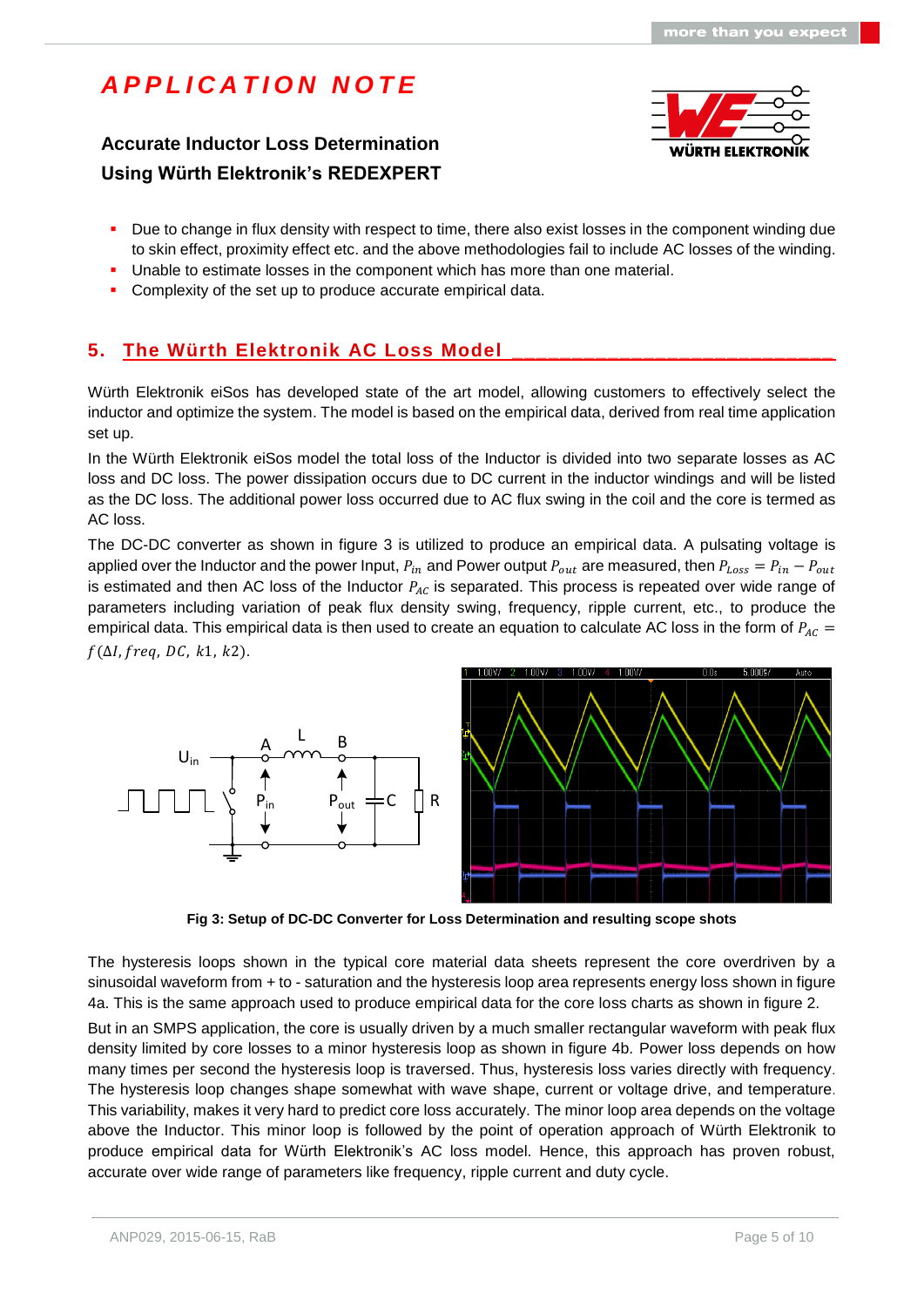## **Accurate Inductor Loss Determination Using Würth Elektronik's REDEXPERT**





**Fig 4a & 4b: Typical modelling used for Steinmetz equation and it's extensions on the left and Würth Elektronik's point of operation approach on the right**

#### **Advantages of Würth Elektronik's AC loss model:**

- **Hence the empirical data is purely based on real time parameters with accurate estimation of losses** for any given Duty Cycle being achieved.
- The model is also accurate over wide range of frequency (10 kHz to 10 MHz) as the constants of the power equation are derived over a wide range with respect to the flux swing.
- **Considers even small change in core material and winding structure.**
- Valid for the components, which have more than one material.
- **Accurately estimates losses of Iron powder and Metal alloy materials.**
- Valid for any core shape and winding structure.
- **Includes AC winding losses.**

### **6. Performance of the Würth Elektronik AC Loss Model \_\_\_\_\_\_\_\_\_\_\_\_\_\_**

Würth Elektronik model has been validated extensively and compared with existing models and measured data. The AC loss for various materials like WE-Super flux , Iron powder, NiZn, MnZn, etc., are measured at a wide range of duty cycles, frequencies and other parameters compared with theoretical models as shown in figures 5 to 9. In below charts Pst, Pmse, Pgse are core losses determined using Steinmetz power equation, the Modified Steinmetz equation and the Generalized Steinmetz equation respectively. REDEXPERT is the AC loss calculated using Würth Elektronik AC loss model. Real is the measured AC loss.





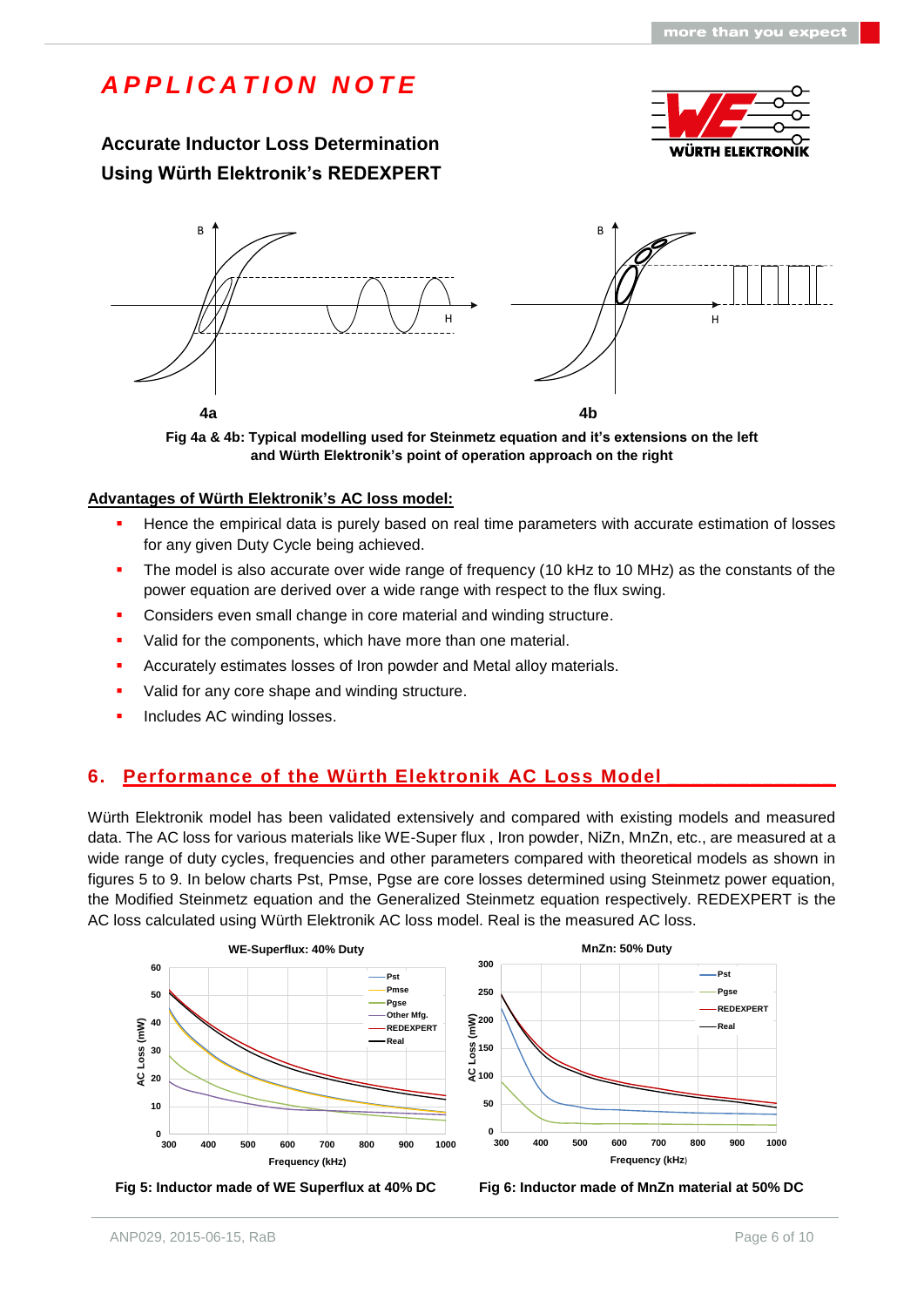## **Accurate Inductor Loss Determination Using Würth Elektronik's REDEXPERT**





 **Fig 7: Inductor made of MnZn Material at 33% DC Fig 8: Inductor made of Iron powder at 50% DC**



**Fig 9: Inductor made of Iron Powder Material at 33% DC**

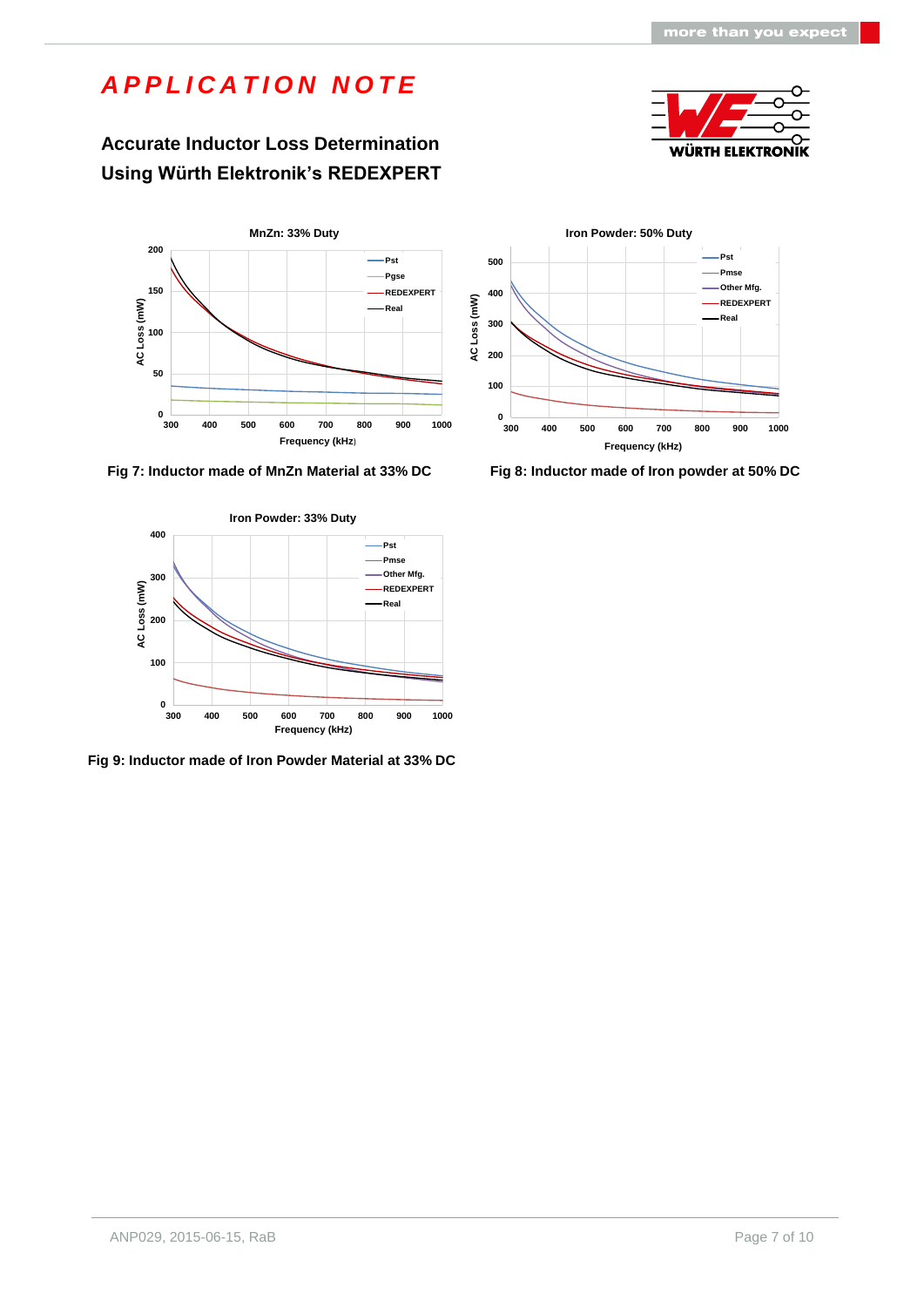**Accurate Inductor Loss Determination Using Würth Elektronik's REDEXPERT**



## **7. Determination of Power Inductor Losses with REDEXPERT \_\_\_\_\_\_\_\_\_**

REDEXPERT is Würth Elektronik's new online component selection and simulation tool which gives an option to the customer to select an appropriate power inductor based on the application. REDEXPERT is simple and effective tool, which allows an engineer to compare and select the inductors in no time. Once, the user enters their input and output parameters in the desired topology, the tool will calculate the inductance value and display the inductor choices. A screenshot of REDEXPERT web tool is shown in figure 10.



**Fig 10: Screenshot of REDEXPERT online tool**

Since, Würth Elektronik eiSos has a wide range and variety of inductors, there is a good possibility that the user is filled with options. Then the user can chose the inductor according to the size & performance which suits the application. Calculating AC loss in a magnetic component is critical and complex, but not with REDEXPERT as the new Würth Elektronik AC model is implemented in this tool. With AC loss being calculated accurately, the estimation of temperature of a component is also apt with the application.

An example is shown in figure 11. A buck converter has been chosen. The operational parameters are 8 – 12 V is given as the input voltage, 5 V is given as output, switching frequency as 800 KHz, with inductor ripple as 40% and output current as 1 A. The REDEXPERT tool has estimated the optimal inductance (Lopt) as 9.6 µH, Ton as 550 ns and duty cycle as 0.44 and it has displayed more than 200 inductors to choose from. Let's assume that the application requires miniature and low loss Inductor, the WE-MAPI series is the one we have chosen.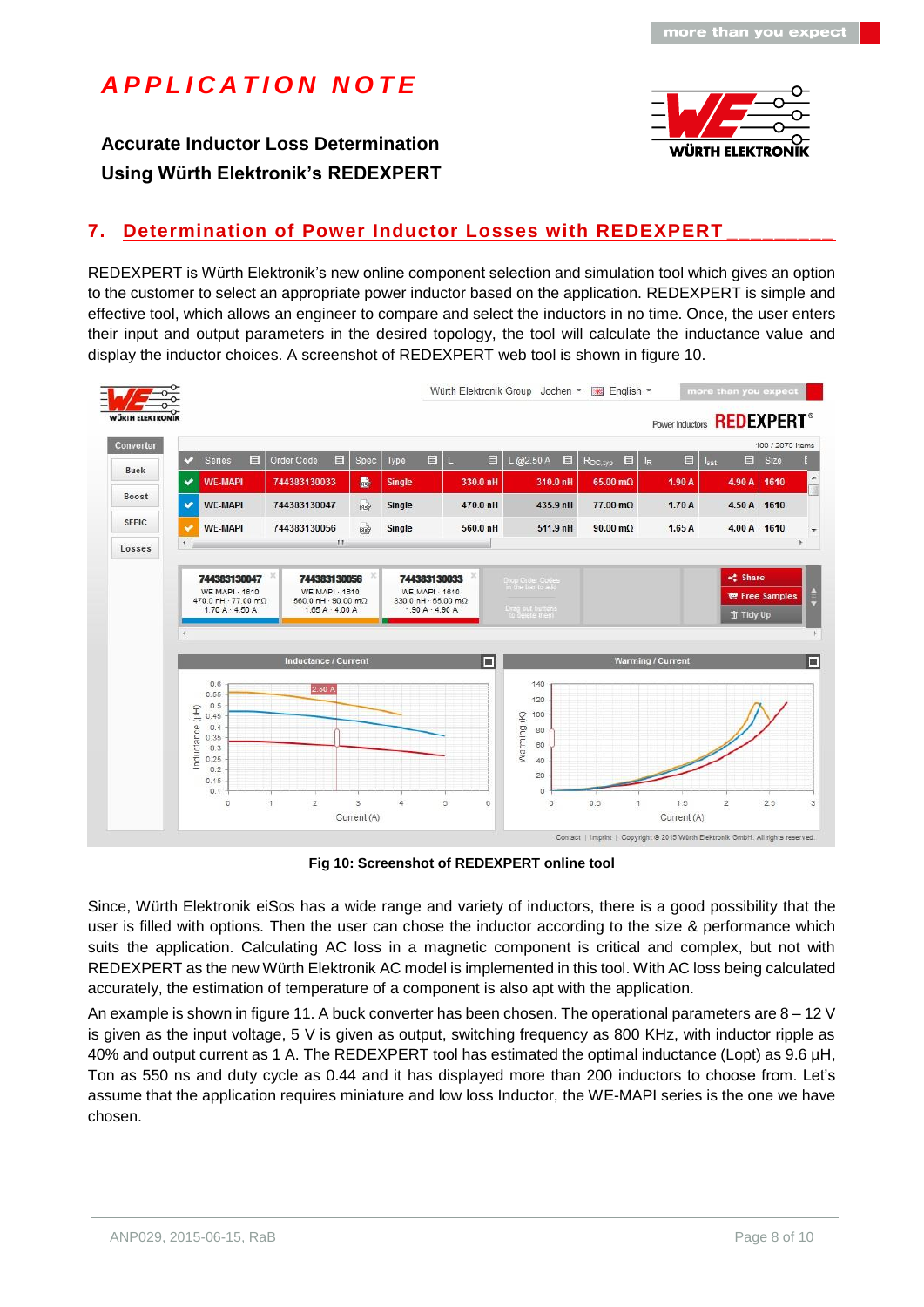**Accurate Inductor Loss Determination Using Würth Elektronik's REDEXPERT**







Currently REDEXPERT has three topologies Buck, Boost and SEPIC where the user can select the component for those applications. Furthermore, there is a Loss calculator for single inductor irrespective of the topology. REDEXPERT is a web based tool and the user does not have to bother about downloading and updates.

**Fig 11: Buck-Converter Example**

### **8. Summary \_\_\_\_\_\_\_\_\_\_\_\_\_\_\_\_\_\_\_\_\_\_\_\_\_\_\_\_\_\_\_\_\_\_\_\_\_\_\_\_\_\_\_\_\_\_\_\_\_\_\_**

The Würth Elektronik's AC loss model is accurate and practical model for determining AC losses. The model has been experimentally verified over wide range of frequency, ripple currents and duty cycles and proved to be robust. Due to the fact that this AC loss model is implemented in REDEXPERT, the user does not have to request core loss charts. Overall, REDEXPERT is power online calculation tool saves the engineer's time in determining the losses and selecting the right component.

### **References \_\_\_\_\_\_\_\_\_\_\_\_\_\_\_\_\_\_\_\_\_\_\_\_\_\_\_\_\_\_\_\_\_\_\_\_\_\_\_\_\_\_\_\_\_\_\_\_\_\_\_\_**

- **Magnetics Design for Switching Power Supplies by Lloyd H. Dixon**
- On the law of hysteresis by C.P. Steinmetz
- "Calculation of losses in ferro- and ferrimagnetic materials based on the modifiedSteinmetz equation" by Reinert, J.; Brockmeyer, A.; De Doncker, R.W.
- "Improved calculation of core loss with nonsinusoidal waveforms by Jieli Li; Abdallah, T.; Sullivan, C.R.